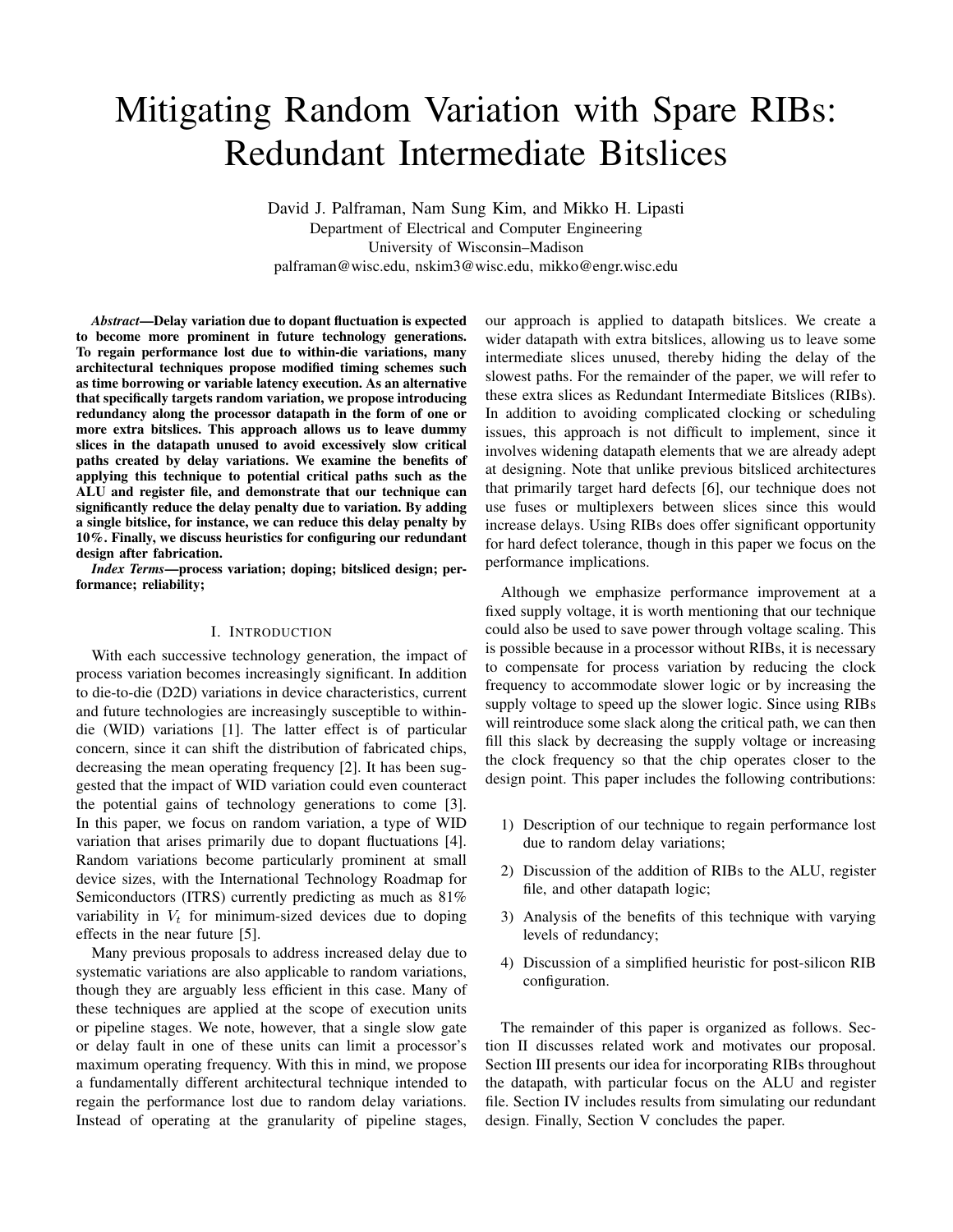

Fig. 1. Increase in ALU delays due to random variations. Each bar represents the mean delay of a distribution of 1000 generated circuits

#### II. BACKGROUND AND MOTIVATION

Historically, D2D variations were considered more important and prominent than WID variations [3]. To regain yield lost due to D2D variations, binning can be applied. In this approach, constraints that affect the entire chip are relaxed. For instance, operating voltage can be increased or clock frequency decreased to compensate for slower logic. D2D variation no longer remains the sole concern, however, as sub-wavelength feature sizes increase the level of WID variation. Variation due to lithographic effects, for instance, can affect gate channel lengths and impact regions of the die. This type of WID variation that affects multiple devices is termed systematic.

Though frequency binning can be applied to improve yield when systematic WID variation is present, it is less efficient since variation is no longer constant across the chip. Unlike D2D variation, WID variation decreases the mean performance of fabricated chips, since a chip can only be clocked as fast as its slowest path. As an example of this effect, Figure 1 shows the increase in the average ALU delay (with different adder types) that we discuss in detail in Section III-A. In this case, the delay overheads are caused by random variations alone, though a similar trend can be observed with systematic variations. This phenomenon has motivated a host of techniques that specifically aim to counter the effects of WID variation, including both systematic and random fluctuations in delays [7]–[13].

Techniques that target WID variation range from circuitlevel to architectural. In the circuit domain, recent work proposes modifying the body bias to compensate for varying threshold voltages [7]. Even though this technique can be applied to subsections of the die, it is best suited to compensate for D2D or systematic WID variations. Still other techniques propose clocking a processor at its intended frequency and detecting any errors that may occur. In this case, the error rate can be decreased by purposefully modifying the latency of certain circuit paths [8].

As an alternative to disabling slow units, most architecturelevel techniques compensate for slower stages or units with modified timing schemes. One possibility is to allow variablelatency functional units so that slow units can take additional clock cycles to complete [9], [10]. Relaxing constraints on operation latency, however, can potentially complicate scheduling and decrease the number of instructions executed per cycle (IPC). To avoid these issues, recent work proposes reducing the processor frequency only when there is sufficient instruction-level parallelism to require both the fast and slower functional units [11]. Yet another alternative is time borrowing, in which specific clock signals can be skewed to allow a slow stage to use some of the time originally allocated to a faster stage [12].

Just as frequency binning may not be optimal in the case of systematic variations, we suggest that techniques to address systematic WID variations may not be ideal for random variations. Many of these techniques are applied uniformly to whole pipeline stages, but random variation is not uniform throughout the logic. Also, though fine-grained body biasing techniques have been proposed as in [13], maintaining numerous bodybiasing domains that also require multiple voltage domains can be complicated.

We note that our proposed technique is orthogonal to other techniques that involve clock manipulation or variable latency execution. Other work demonstrates that multiple techniques can be effectively combined to reduce performance loss due to delay variations [9], [10]. RIBs can be implemented across the majority of the processor datapath, potentially alongside a relatively more coarse-grained scheme. Since the RIB technique takes a quite different approach, it does not share many of the limitations of other design modifications. For instance, RIBs does not require a single "fast" copy of a unit (e.g. it can be applied to simple cores), and unlike time borrowing, it is not limited by pipeline loops [11].

#### III. INTERMEDIATE BITSLICES

Addressing random delay variations with techniques that uniformly impact particular logic stages may not be the most efficient approach, since the increased stage delay may be caused by only a subset of gates. Instead, we propose a bitsliced technique similar to those targeting hard defects [6], [14]. We create a wider datapath that can accommodate unused slices at purposefully chosen offsets. That is, if the original design calls for a 64-bit wide datapath, we could implement a 65-bit datapath, allowing a single bit to be left unused at the same location in data registers, latches, wiring, and logic. Though the delay reduction benefits of this technique are derived from applying it to a critical path, keeping this redundant bit at the same offset throughout the datapath has the benefit of simplicity and avoids adding multiplexers to the critical path. For instance, consider a naïve implementation in which RIBs are only added to targeted critical paths. In this case, only the targeted logic would contain extra bitslices and we would require multiplexers at the logic input and output to route around the unused slices. Keeping the unused slices throughout the datapath eschews the need for such input and output multiplexers and their potential to counterproductively increase delays.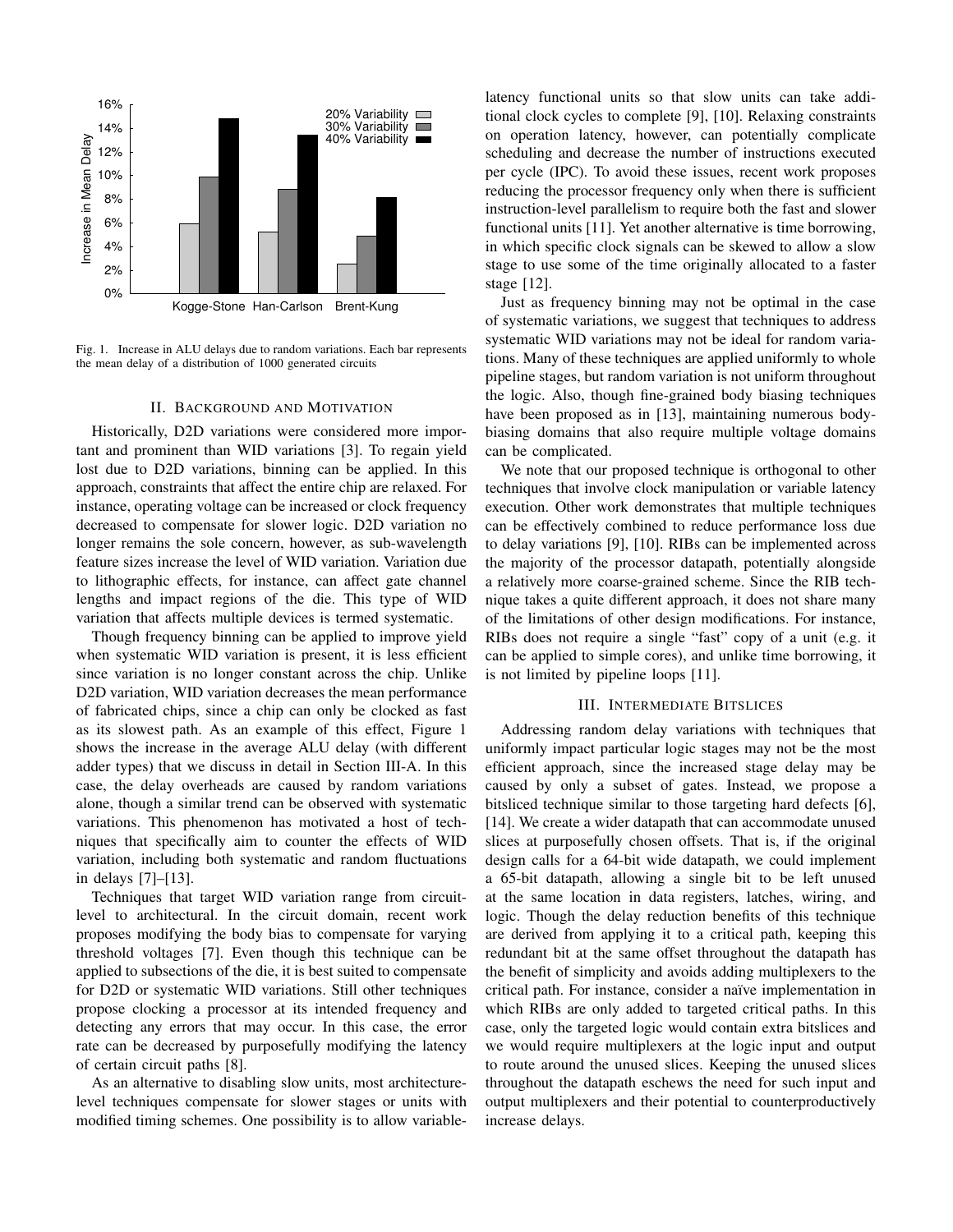

Fig. 2. Conceptual example of binary addition with RIBs. Note that the carry traverses the extra slice.

Using RIBs produces two different effects that can combine to decrease the maximum stage delay. Most obviously, once offsets are chosen for the unused slices, the output of any unit at these bit offsets can be ignored while preserving correctness. Any critical paths that fan out only to RIB offsets therefore no longer contribute to the maximum delay. We also consider that since the input to any unit can be ignored at these offsets, these input values can be overridden. Assuming that these inputs are on a critical path that fans out to one or more valid output bits, a secondary effect is that these forced inputs may render some gates static and remove them from the critical path. Of course, these signals must be overridden in a way that preserves or promotes the correct functionality of the unit. This effect is particularly relevant in adders, which we will discuss in the next section.

There are a number of potential critical paths in a modern processor, including but not limited to the integer ALU, register file, scheduler, load-store queue, and load path. We place particular emphasis on the integer ALU, since it imposes a fundamental limit on cycle time. Many other structures such as the scheduler and load-store queues are more flexible in that it is possible to change the number of entries they hold or otherwise resize them. For a particular datapath width, however, the ALU latency is more constrained.

Application of this concept to much of the datapath is relatively straightforward, since many resources are dedicated to simply moving data around. Likewise, for bitwise operations such as AND and OR, no special consideration is required when inserting RIBs.

We must of course enforce some bound on where data is stored with RIBs and where it is stored in the traditional compacted form. For instance, our scheme could be extended to the cache or constrained to a smaller part of the processor. Assuming that not every cycle in a multi-cycle cache access is critical, there may be enough slack for the logic to make this transition between the datapath and the L1 cache. We note that existing techniques already include redundant columns in SRAM arrays to protect against hard faults in bit cells [15]. When this type of redundancy is employed in a design, a level of multiplexing is required to select the desired columns. Use of this spare column redundancy in the cache fits nicely with our concept of RIBs. As long as RIBs are placed at the unused or defective SRAM column offsets, the multiplexing stage becomes unnecessary.



Fig. 3. Basic prefix adder operation. Our proposal adds an additional skip input  $S$  to the initial propagate and generate logic for each bit position.  $\hat{A}$ and B are operand bits at a given offset.

Execution logic brings additional challenges since data is actually being manipulated. Also, it should be noted that although the analysis in this paper focuses on the integer datapath, floating point arithmetic plays an important role in many applications. Floating point logic introduces considerable additional complexity, though at its core it contains similar arithmetic circuits. For this reason, we defer consideration of floating point logic to future work. The remainder of this section discusses how we address the challenges and implications of adding RIBs to critical paths in the execution core and register file.

# *A. Application to Prefix Adders*

The ALU and bypass loop is a critical path in most processors, since pipelining it is usually not considered due to dependency chains. Since it requires carry precomputation or propagation, addition is typically the ALU operation with the highest latency. Under this assumption, we consider only the adder and bypass network in our ALU critical path analysis.

Should a RIB be inserted into the datapath to compensate for delay variation in another unit or the adder itself, it is important that the adder function properly without imposing additional delay due to our modifications. Correct addition of two numbers that contain an unused bit at the same offset is conceptually simple. The sole requirement is that the carry signals propagate across the gap to produce the correct sum the output value at the RIB offset does not matter. One way to enforce carry propagation is to insert multiplexers between each bitslice. Although this approach might be effective for simplistic carry propagate adders, it would be expensive in terms of area, complexity, and delay when applied to higher performance prefix adders that compute carries in parallel. Fortunately, the insertion of multiplexers in this manner would only be necessary to isolate a hard fault in the adder.

Regardless of adder architecture and assuming that the bits in the operand RIBs can be manipulated, carries can be made to propagate by setting ones in the unused bits of one operand and zeros in the other, as demonstrated in Figure 2. In a prefix adder, overriding these bits is equivalent to fixing the carry computation signals that correspond to the RIB offset. For carries to traverse the extra bitslice, the *propagate* signal is asserted while the *generate* signal is cleared. To avoid adding extra delay, we propose the addition of an extra control signal input to the gates that generate these signals from the operands. This is a simple modification, since *propagate*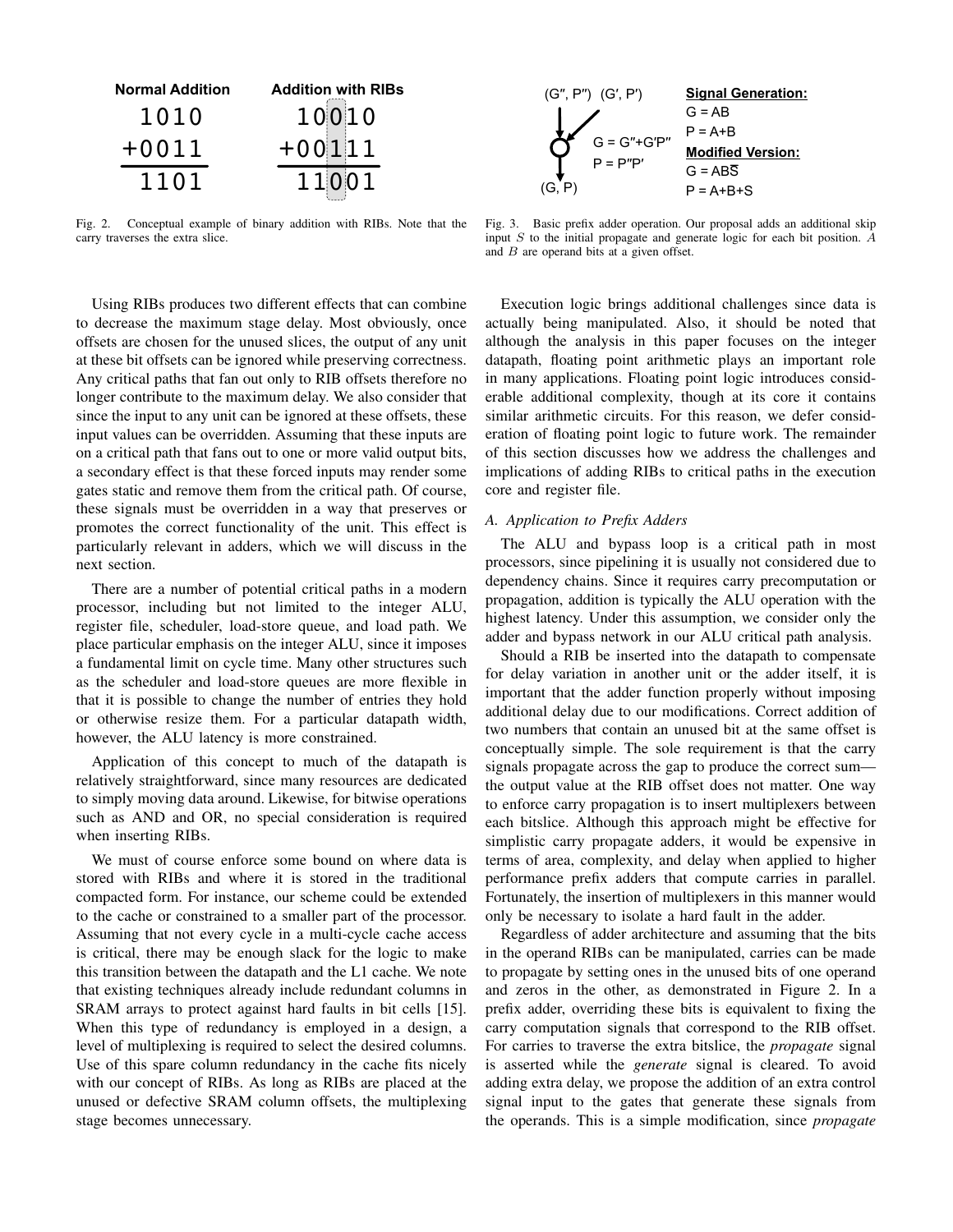



Fig. 5. Example of adding two extra bits to an 8-bit Han-Carlson adder. The shaded region indicates the location of the two RIBs.

is initially calculated with an OR while *generate* uses an AND gate. Figure 3 shows the logic used in the building blocks of parallel prefix adders as well as our proposed logic modification. In this paper, we consider the Kogge-Stone [16], Han-Carlson [17], and Brent-Kung [18] adder architectures to explore trade-offs between complexity, delay, and the number of critical paths. Prefix graphs for these adders are shown in Figure 4.

Even if the adder is not on the critical path, this modification allows functionally correct addition when RIBs in the datapath are used to compensate for slow critical paths in other units. It is also possible to amortize a subset of delay faults within the adder and its critical path. As previously mentioned, since the *propagate* and *generate* bits that correspond to a RIB remain fixed, the delay to generate these signals no longer contributes to the critical path. In addition, slow logic that does not fan out to multiple bits, including some prefix nodes, final sum-calculating XORs, and bypass buffers can be ignored with appropriate RIB placement. Figure 5 shows an example



Fig. 6. Change in ideal ALU delay with wider datapaths. The baseline design is 16 bits wide. The point at which the delay increases depends on the adder type.

of an 8-bit Han-Carlson adder with two RIBs. Since we are overriding the *propagate* and *generate* signals at the input of the adder, any excessive delay in the logic indicated will no longer contribute to the critical path. The figure also highlights paths that fan out only to the redundant bits. If these paths were critical, they would also have no impact on the maximum delay.

In widening the datapath, it is not possible to add an arbitrary number of extra bits without increasing delay. We note that for prefix adders, the number of extra bits that can be added for "free" in terms of delay varies with each adder type. For instance, a (power of two wide) Kogge-Stone adder can be widened by only a single bit before delay begins to increase. This is possible because although a wider Kogge-Stone adder requires more prefix nodes to calculate the carryout bit, the carry-out does not require an XOR, as shown in Figure 5. Figure 6 illustrates how the variation-free ALU delay increases as extra bits are added to the datapath width. Before the maximum delay increases, the Kogge-Stone adder can accommodate one extra bit, the Han-Carlson adder three bits, and the Brent-Kung adder can be widened by nearly half of its original width.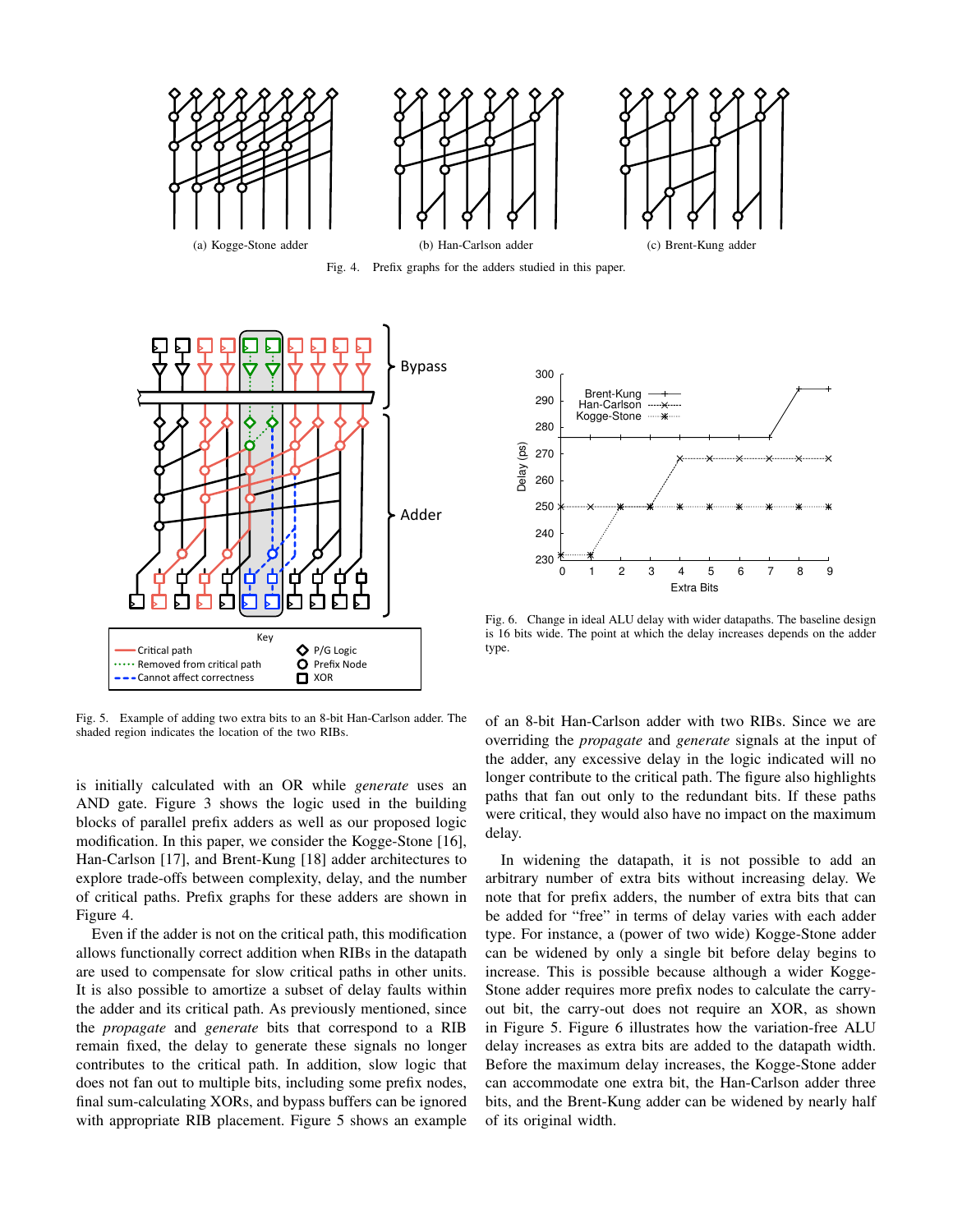

Fig. 7. Modified shifter with compact and expand stages. An example showing the output of each block is also shown. A bit value of X means 'don't know' or 'don't care,' due to a RIB in the datapath.



Fig. 8. Modified shifter with shuffle stage. In this example, the values of two bits in the shifted result are corrected by the shuffle stage.

#### *B. Shifter and Multiplier Modification*

Shifts, unlike addition or bitwise operations, introduce additional complications. Without modification, any RIB in the shifted result would not be aligned with RIBs in the rest of the datapath. To remedy this, we revisit our previous assumption that addition is the slowest ALU operation. The slack present in the shifter allows the insertion of additional logic to address this issue while leaving the shifter logic intact.

We present two possible modified shifter designs. In the simplest case, the shifter is sandwiched between two additional logic stages, as shown in Figure 7. The figure also shows an example performing a shift when a RIB is present. The RIB offset is indicated by a value of X at the input and output since this value is either unknown or does not matter. The first stage compacts the input operand by removing all redundant bits. The compressed value is then shifted as usual, and the last stage reintroduces redundancy at the appropriate offsets.

The main drawback of this approach is that it adds two multiplexer delays to the shift delay. This could be problematic depending on the delay gap between the shifter and the adder in the ALU. While similar to a standard shift, the compact and expand logic differs in that the multiplexers required do not share the same control signal. However, since each multiplexer select signal depends only on the RIB offset, the select signals are static since RIB offsets are predetermined. Each additional RIB that we add requires a higher degree of multiplexing.

An alternative design is shown in Figure 8. This case requires only a single additional stage instead of two stages. In this design, the operand is shifted while containing redundant bits, and an extra "shuffle" fixes any incorrect values after the shift. As the example shows, only a subset of bits require extra shifting. The "shuffle" logic is similar to the compact and expand logic, with some additional complexity. Unlike the previous case, the multiplexer select signals depend on the shift amount as well as the shift direction. The latency of this control logic can be hidden by the shift latency, since the shuffle stage is placed after the shift.

These modifications are intended to allow the shifter logic to function correctly in a processor with RIBs, and do not directly provide any performance or reliability benefits. Though the modified shifter logic is potentially slower than an unmodified design, we assume a delay gap between the adder and shifter to hide the additional latency. In case the extra multiplexer stages introduce too much latency, we suggest a possible microarchitectural modification: the latency of the shift phase can be reduced by removing support for wide shifts if a log shifter is used. Assuming that wide shifts are rare, the restriction would have minimal impact on performance.

Multiplication introduces a similar problem, since the partial products to be added are essentially shifted versions of an operand. Even if RIBs in all partial products could be aligned, there would be additional complications when summing. Unlike the ALU adder, in which either a single carry or no carries propagate across a RIB, the carry select addition in the multiplier would need to allow multiple carries to traverse a RIB. Thus, our ALU adder modification is ineffective in this case. To avoid these issues, we can leverage the "compact" and "expand" technique shown in Figure 7. This approach has minimal impact on performance, since the multiplier is already a pipelined unit and the extra delay required is minimal. We investigate the performance implications of higher latency multiplication in Section IV-E. Alternatively, dedicated "compact" and "expand" logic in the multiplier can be avoided by using the already-modified shifter unit. Custom "compact" and "expand" instructions could be executed prior to and following multiplication. The advantage of utilizing the modified shifter in this manner is that there is no additional multiplication latency if all RIBs are in the MSBs, but otherwise multiplication will require at least two extra clock cycles and potentially tie up execution resources. For these reasons, we do not further analyze this option.

## *C. Application to the Register File*

The register file is another unit that may be on a critical path and is typically not pipelined. Application to the register file is conceptually simple, since each bitslice is independent. It is important to note that as an SRAM structure, the register file has very different properties from pure logic structures like the ALU. In particular, SRAM has many more critical paths with a relatively low logic depth. As noted in [9], this makes the register file particularly susceptible to random variations.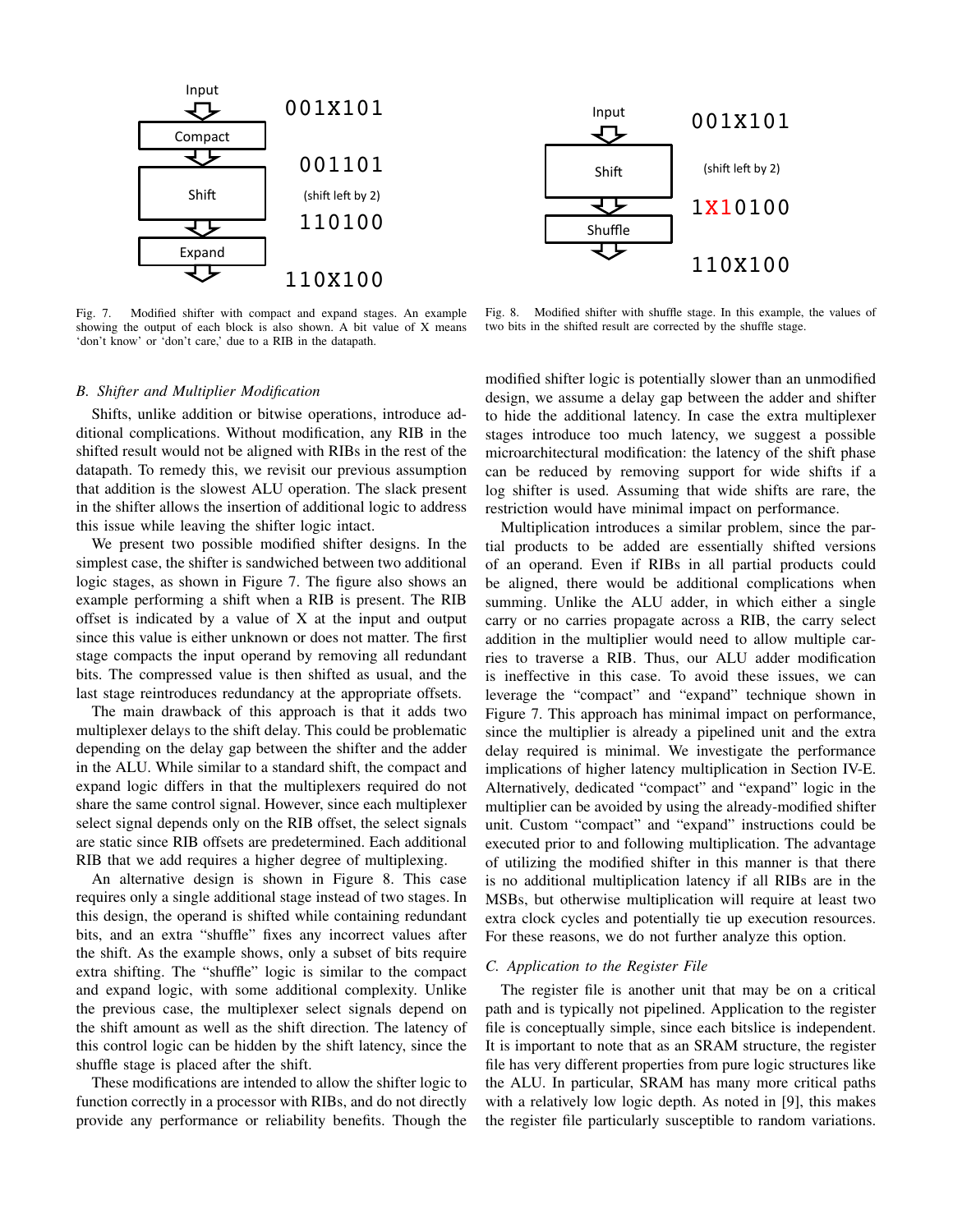

Fig. 9. ALU critical path delay histograms. Each distribution is comprised of 1000 circuits, each with randomized delays. Our scheme with one spare RIB consistently improves the delay distribution.

Unlike the ALU, increasing the width of registers in the register file does increase the overall delay of the structure. This is due to an increase in wire lengths. Wordline wires, for instance, run across the width of the structure, and are lengthened as register widths are increased.

As we increase register widths, we therefore observe a linear increase in the modeled register file delay. This trend is in sharp contrast to the ALU delays shown in Figure 6. In this paper, we use a modified version CACTI 6.5 [19] to model the register file. Though this trend of increasing latency with register width could be counterproductive, we consider that as SRAM structures, register files may soon be designed with the same redundant columns employed in caches for reliability reasons.

# IV. ANALYSIS

In this section, we present results from our simulations of random variations in ALU critical loops with different adder types. We begin by discussing our simulation methodology and framework. Finally, we present and discuss the results obtained with and without RIBs.

#### *A. RIBs in the ALU*

Since random variation affects each device separately, it is potentially very time consuming to simulate at a low level. To address this challenge, we characterize the delay of each gate type at a certain level of  $V_t$  variability using HSPICE Monte Carlo simulations. This initial step allows us to obtain a probability density function for the delay of each type of gate. All of our simulations use the 22nm predictive technology model [20]. We then synthesize a logic netlist for the desired adder and bypass network width. Adders are implemented with inverting CMOS gates, and our bypass network model includes latches, buffers, and multiplexers as shown in Figure 5. We choose the bypass wire capacitance such that bypass delay is roughly one third of the cycle time when a 64-bit Kogge-Stone adder is used.

To generate a circuit with randomized delays, we use the previously-obtained delay PDFs for each gate in the circuit. Note that since the ALU is relatively small and likely to be uniformly affected by D2D and systematic WID variations, we simulate only random variations. After all gate delays have been generated, we calculate the maximum delay of the circuit. If RIBs are present, the offsets are found that will minimize the circuit's worst-case delay. We begin our analysis by examining the case with only a single RIB present. This allows comparison across all of the adder organizations, since no extra delay will be introduced through widening the adder. The addition of a single bitslice requires the least complexity and hardware overhead, and allows us to easily perform an exhaustive search for the optimal RIB offset.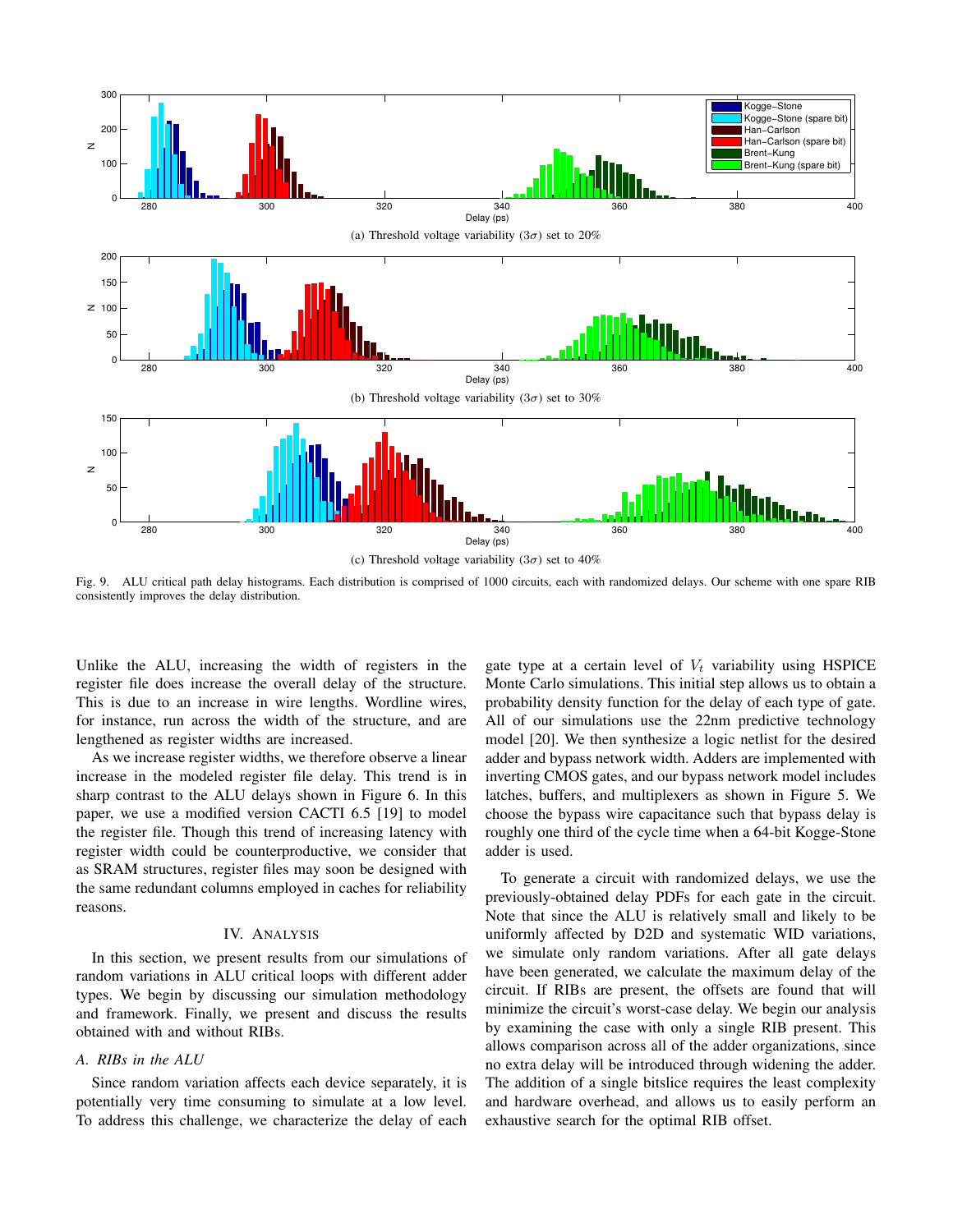

Fig. 10. Reduction in the delay penalty imposed by random threshold voltage variations when one RIB is introduced.

Figure 9 shows the delay distributions when 1000 ALU critical path circuits are generated for each configuration. The baseline cases use a 64-bit wide datapath, and we add a single unused bitslice when applying our scheme. We repeat the experiment for 20%, 30%, and 40% variability in threshold voltages. We consider these levels of variability to be reasonable, since although the ITRS predicts quite high variability for minimum-sized devices, not all devices will realistically be minimum-sized. We first observe the expected shift in the delay distributions with increasing variability, validating our initial motivation. We also see that with the addition of a spare bitslice, we are able to consistently regain some of the performance lost. In addition to decreasing the mean delay, adding a RIB also reduces the standard deviation of the delay distribution. This is beneficial, since with a narrower performance distribution, the worst case cycle time is also decreased.

When analyzing circuits with RIBs, we are not concerned with the overall reduction in delay. Instead, we focus on countering the delay overheads introduced by random variations. These "delay penalties" are shown in Figure 1 and correspond to the mean delays of the baseline distributions in Figure 9. The benefits of applying our technique in the ALU with one RIB are summarized in Figure 10. Using circuit delays in the absence of variation for reference, we see that we can reduce the delay overhead of random variation by about 10%. The ALU with the Brent-Kung adder dominates the plot because it is actually a special case in this experiment. Since there is only a single critical path at the adder output, it is possible to decrease the adder delay by placing a RIB at this offset even in the absence of delay variations. As Figure 11 shows, we are able to reduce the standard deviation of the delay distribution by up to 25%.

Next, we consider the scalability of our technique by examining the theoretical benefits of introducing multiple spare RIBs. There are two alternatives that can be considered in such a design. In the simplest approach, a constraint can be imposed that all RIBs must be adjacent. This constraint simplifies the



Fig. 11. Decrease in ALU delay distribution standard deviations when one RIB is introduced.



Fig. 12. The reduction in the delay penalty incurred by random variations in the ALU can be increased by adding more RIBs. In this experiment,  $Vt$ variability is set to 40% and there are no constraints on RIB placement.

control logic, but restricts the potential benefits. The second option is to allow arbitrary RIB offsets. While potentially the most ideal and flexible option, the added flexibility introduces complexity in the peripheral logic. In particular, the compact logic discussed in Section III-B requires a higher degree of multiplexing with more RIBs. Allowing arbitrary RIB offsets also significantly increases the number of possible configurations, and a brute-force algorithm for finding the ideal RIB columns quickly becomes infeasible. To simplify this analysis, we employ a greedy heuristic. For each circuit, we begin by placing all RIBs so that they fill the most significant bits. We then find the offset for the first RIB that improves the delay the most, and fix it at this position. The algorithm then continues to place subsequent RIBs in this manner. While effective, this heuristic can overlook certain cases. For instance, as shown in Figure 5, adjacent RIBs can "disable" logic deeper in the adder. For this reason, we consider the results of the greedy heuristic as well as another scenario in which RIBs are adjacent, and choose placement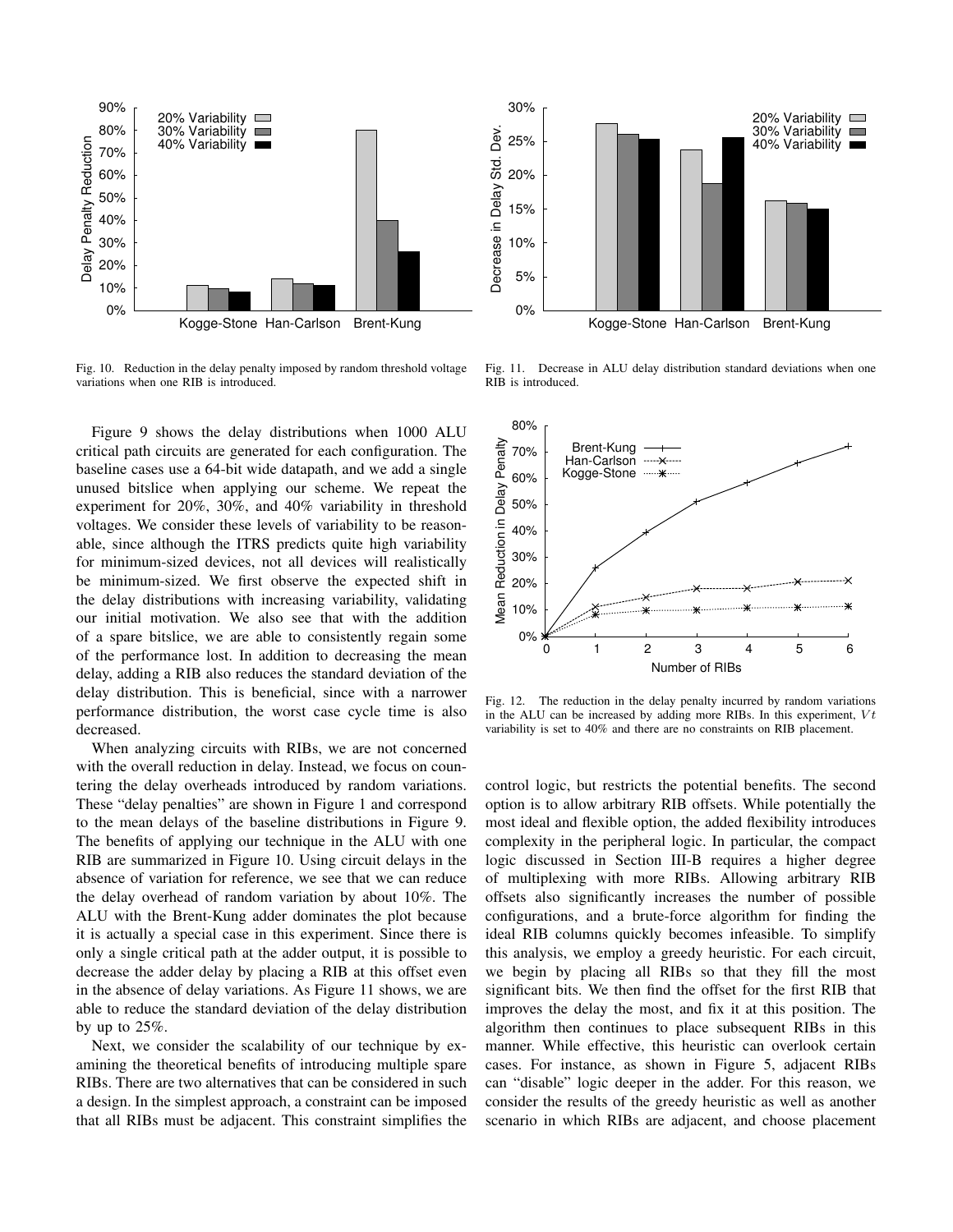

Fig. 13. Register file delay breakdown without variation and delay overheads with 40% variability.

with better results. We employ this more exhaustive search to investigate the theoretical benefits of using Spare RIBs and discuss a more practical approach in Section IV-D.

Figure 12 shows the results of including multiple RIBs in the ALU and allowing arbitrary placement. As expected, we do not observe significant benefits from adding RIBs beyond the point where the adder delay increases as shown in Figure 6. The slight additional gains that we observe beyond this point appear when occasionally, strong variations along a normally non-critical path make this path become critical. Note that by allowing arbitrary RIB placement, we do not see any increase in the mean ALU delay, even when we have widened the adder beyond the point where its maximum delay would increase if all bits were being used. Since extra stages are required by only some of the outputs in the MSBs, these paths become critical, and we must place RIBs at these offsets. Since these RIBs are now fixed at the locations with increased logic depth, they cannot be moved to counteract delay variations, but keep performance from degrading by masking the delay of the longer paths.

Although this analysis focuses on a single ALU, many processors contain multiple execution units. Considering a superscalar processor, we must take into account systematic within-die variations. Since the ALUs are discrete units, it is possible for them to have different delay characteristics. If one ALU is slower than others due to local variation, the RIB placement can be tailored to primarily benefit this unit. If ALU delays are comparable, on the other hand, RIBs must be placed considering the slow paths in multiple ALUs.

### *B. RIBs in the Register File*

We model the effect of random variation on the register file by using a modified version of HP CACTI 6.5 [19]. CACTI is a tool that can model the area, access time, and power consumption of DRAM and SRAM structures, includ-



Fig. 14. Reduction in the random variation delay penalty with RIBs in the register file. We see an optimal number of RIBs in terms of the observed benefits.

ing caches and register files. CACTI models delays by using device resistances and capacitances to first compute a time constant for each gate. Equation 1 is then used to estimate the gate delay for a rising input [21], with an analogous equation for falling inputs. In this equation,  $t_f$  is the time constant,  $t_{rise}$ is the input rise time, and  $b$  is a constant. Delay is computed as the time between the input voltage reaching the gate switching threshold and output voltage reaching the switching threshold of the next gate. These switching thresholds are indicated by  $v_{s1}$  and  $v_{s2}$ , respectively. Once the gate delay is calculated, the input rise time to the fan out gate can be computed using Equation 2.

$$
delay = t_f \cdot \sqrt{\left[\ln\left(\frac{v_{s1}}{V_{dd}}\right)\right]^2 + 2t_{rise}b\left(1 - \frac{v_{s1}}{V_{dd}}\right)/t_f}
$$

$$
+ \left[\ln\left(\frac{v_{s1}}{V_{dd}}\right) - \ln\left(\frac{v_{s2}}{V_{dd}}\right)\right]
$$

$$
t_{fall} = \frac{delay}{1 - v_{s1}/V_{dd}}
$$
 (2)

In the case of a rising input, the switching threshold in the model roughly corresponds to the threshold voltage of the pull-down transistor. We use HSPICE simulations to correlate deviations in device threshold voltages with the change in this gate switching threshold parameter. As in the case of the ALU, we use Monte Carlo simulations for our analysis of random variation in the register file. For each register file simulated, we choose a random switching threshold for each gate based on the threshold voltage variability. In its original implementation, CACTI must only calculate the delay of the critical path for a particular configuration. Our modified version expands on this functionality and tracks the cumulative worst-case delay of each gate.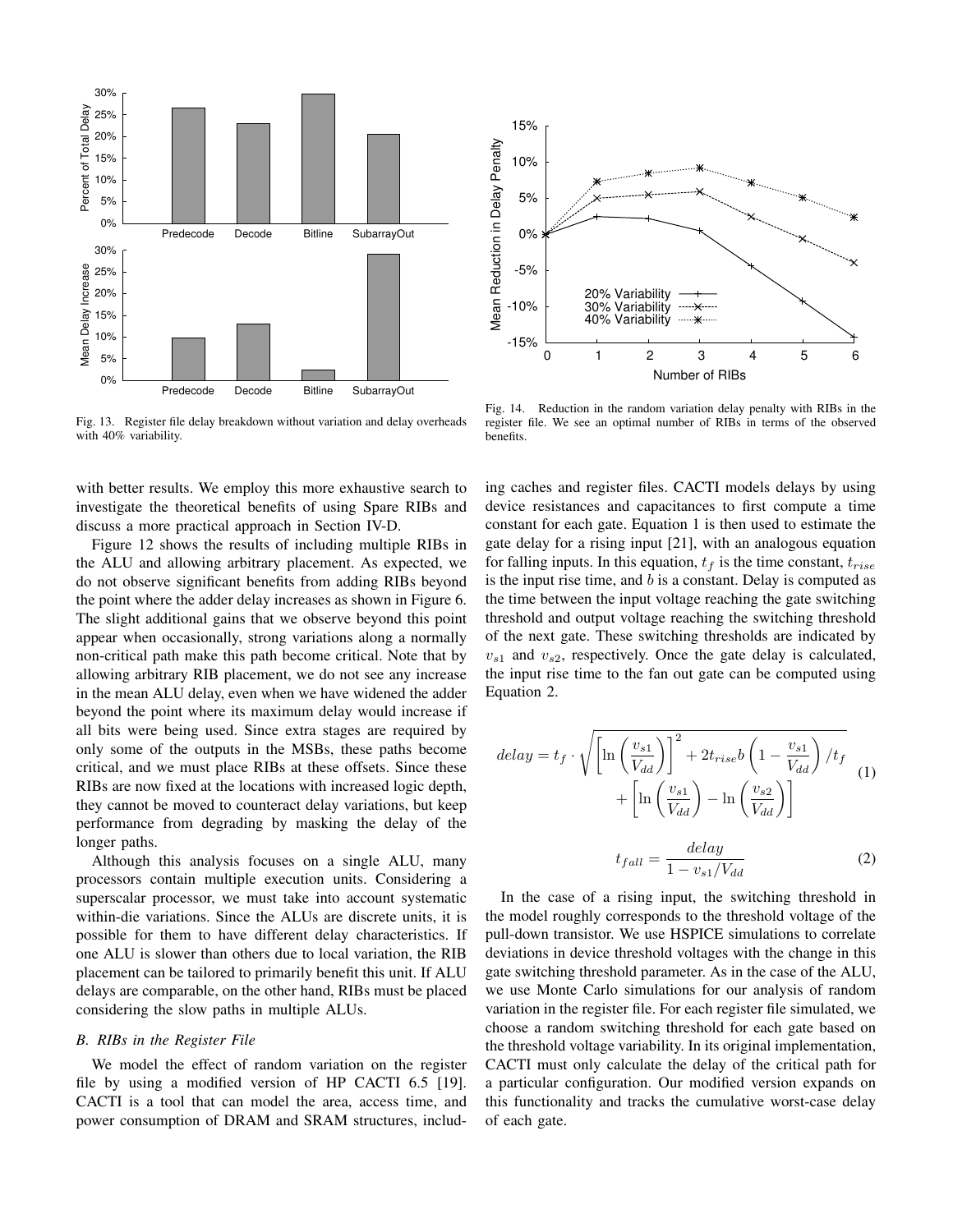When choosing an optimal memory configuration, CACTI varies a number of parameters including the number of wordlines and the degree of bitline multiplexing. These configuration parameters can be chosen to meet particular design constraints. CACTI allows weights to be assigned to certain constraints so that an optimal configuration can be chosen. In this paper, we use a balanced configuration with weights divided between access time, power consumption, and area. Furthermore, we assume a register file with 6 read ports and 3 write ports and 128 64-bit physical registers as a baseline.

Figure 13 shows the contribution of each component to the delay of the ideal register file. In CACTI, memory arrays are divided into *mats*. The address predecode logic is shared among all mats in a bank, and each mat has its own decode logic that drives the wordlines. In the figure, we include the wordline delay with the "Decode" delay. The "SubarrayOut" delay includes the sense amplifier delay, sense amplifier multiplexing delay, and the data output driver delay. When we introduce random variations in our Monte Carlo simulation, we observe an increase in the mean delay of up to 17% for 40%  $V_t$  variability. Figure 13 also shows the mean delay increases in each logic component when our 40% variability case is applied. We note that since the predecode and decode logic is shared across bitlines, RIBs cannot completely compensate for increased delays in this logic. We observe the least delay overhead in the bitlines because their delay is wire-dominated.

Next, we experiment with different numbers of RIBs in the register file. Choosing the optimal RIB offsets in the register file is more straightforward than in the ALU, since we do not have to consider overriding any inputs—all register file address bits are used, and input RIBs fan out only to output RIBs. Thus, we simply choose the outputs with the largest maximum delay and place RIBs at these locations. As Figure 14 shows, RIBs have a greater benefit in the register file when more variation is present. However, depending on the expected level of variation, there may be an optimal number of RIBs. We see that as the register size continues to increase as more redundant bits are added, there is a point where the improvement from adding spare slices cannot counter the extra delay from enlarging the structure.

## *C. Full System Implications*

Considering systematic process variation as well as random variation, there may be a significant delay gap between the register file and the ALU. If either the ALU or the register file becomes the critical path, RIB placement is determined by the slower unit. In the case where delays are comparable, path delays must be compared between the two units, and a hybrid solution can be found.

Often times when there is a large gap between the latency of two pipeline stages, time borrowing can be applied so that the slower unit borrows some execution time from the faster unit. A processor that uses spare RIBs can also employ time borrowing. When time borrowing is employed between two units, a single unit no longer limits the cycle time. Instead, the cycle time is determined by the total latency of the units.



Fig. 15. Comparison of the greedy heuristic for RIB placement in the ALU and the simplified heuristic with 4 RIBs. The simplified heuristic slightly underperforms the greedy heuristic, but falls within 5%.

In this case, we must consider the slowest path delays in both units when determining RIB placement. If the register file is slower than the ALU, for instance, but we see minimal benefit from introducing RIBs in the register file, RIB placement that targets the ALU can "create" more time to borrow for the register file.

#### *D. RIB Configuration*

In a processor with spare RIBs, an efficient diagnosis methodology is required to determine beneficial RIB placement. Determining the optimal RIB configuration when targeting the ALU is more complex than for the register file. This is due to the side effects that arise when we fix adder prefix signals that fan out to multiple outputs. In our previous analysis, we employed an exhaustive search heuristic to determine RIB offsets in the ALU, while for the register file we simply place RIBs at the output offsets with the highest delays. To increase the efficiency of diagnosis, this simplified methodology can also be applied to the ALU.

To demonstrate the efficiency of this simplified analysis, we examine a scenario with four RIBs that can be placed arbitrarily to improve the ALU delay. Figure 15 compares the mean improvement in delay of the more time-consuming heuristic with the simplified approach. We see that though the simplified version performs slightly worse than the original heuristic, it comes within 5%.

This result has interesting implications for the method by which RIB offsets could be determined. Since only the output delays must be considered with the simplified approach, it is possible to look for timing failures at the outputs. Naïvely, this could be done using conventional scan latches while scaling the frequency (or voltage) until a failure is observed. Such an approach may be prohibitively expensive in terms of testing time, however, so we suggest an alternative. Li et al. propose a method for performing fine-grained at-speed delay characterization that could be applied [22]. This approach is conceptually similar to the well-known Razor technique, in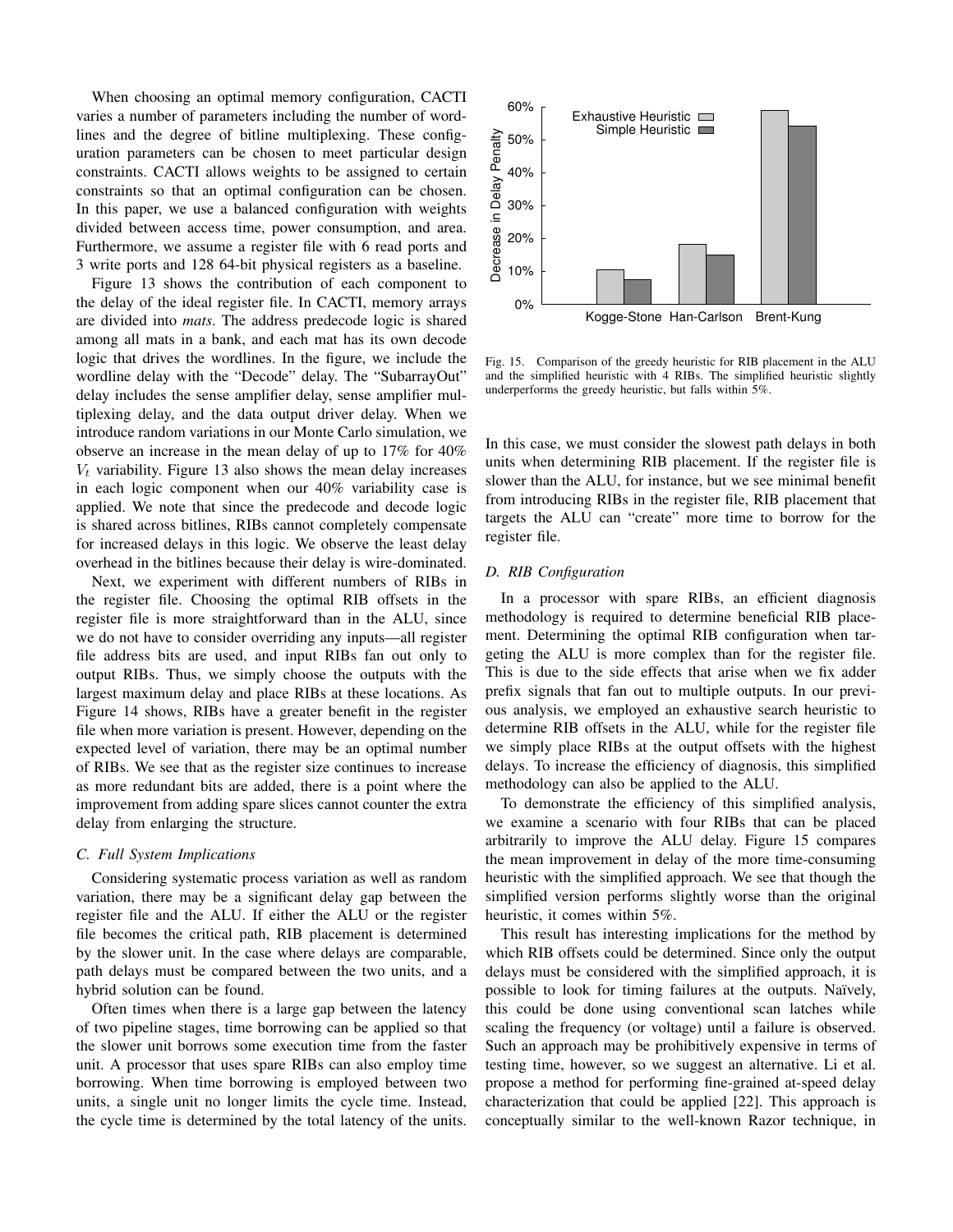

Fig. 16. IPC penalties for SPEC2006 benchmarks with increased integer multiply and shift latencies. Increasing the multiplication latency has minimal impact on IPC.

| Category                       | Configuration                               |
|--------------------------------|---------------------------------------------|
| Superscalar/ $\overline{O_0O}$ | Physical registers: 128                     |
| <b>Components</b>              | Fetch/commit: 4-wide                        |
|                                | Issue: 6-wide                               |
|                                | Reorder buffer: 128 entries                 |
|                                | Instruction queue: 36 entries               |
|                                | Load queue: 48 entries                      |
|                                | Store queue: 32 entries                     |
|                                | Pipeline stages: 11                         |
| <b>Execution Units</b>         | Integer ALUs: 3 (1 cycle, 4 cycle multiply) |
|                                | Memory: 2 (2 cycles)                        |
|                                | FP adder/multiplier: 2 (6 cycles)           |
|                                | FP div/square-root: 1 (12 cycles)           |
| Memory                         | Instruction cache: 32KB/2-way               |
|                                | L1 data cache: 32KB/4-way                   |
|                                | L <sub>2</sub> data cache: 2MB/8-way        |
|                                | Off-chip memory: 168 cycles                 |

TABLE I SIMULATOR CONFIGURATION



which a shadow latch samples the circuit output at a different time than the primary latch [23]. In Li's implementation, the clock for the shadow latches has a negative skew, meaning that they sample earlier than the primary latches. While the circuit is being clocked at its operating frequency, the negative skew on the shadow latch clock is increased. Through the use of comparators and peripheral circuitry, the point at which each output fails can be determined, as indicated by a mismatch between the value captured by the shadow and primary latches. From this information, RIBs can be placed at the offsets of the outputs with the highest delays.

## *E. Overheads*

As previously discussed, correct operation of some execution units with RIBs such as shifters or multipliers may require logic incurring additional delay. Ideally, there exists sufficient cycle time slack to absorb this extra latency. We recognize, however, that this may not be the case. In some situations, it may be necessary to increase the number of execution cycles required by some operations to avoid changing the clock frequency. To examine this scenario, we use a cycle-accurate x86 simulator along with a representative set of the SPEC2006

Fig. 17. Estimated area overheads when adding spare slices to ALUs with different adder types and the register file.

benchmarks [24]. The simulator is configured as an out-oforder processor with three integer ALUs. More configuration details are shown in Table I. After obtaining the baseline performance, we evaluate the impact of increasing the integer multiplication latency from 4 cycles to 5 cycles. We also experiment with increasing the shift latency from 1 cycle to 2 cycles. Figure 16 shows the impact of these modifications on the IPC for each benchmark. As shown, increasing the multiplication latency by one cycle ("Slow Multiply") has minimal impact on IPC. Also increasing the shift latency by one cycle ("Slow Multiply and Shift"), however, can reduce the IPC of some benchmarks by around 10%. Thus, we conclude that increasing the shift latency should be avoided. Note that in this experiment, GemsFDTD shows a counterintuitive improvement in performance because our changes result in less misspeculation. Similarly, we observed a quite significant performance improvement for mcf, and therefore have omitted it from the figure.